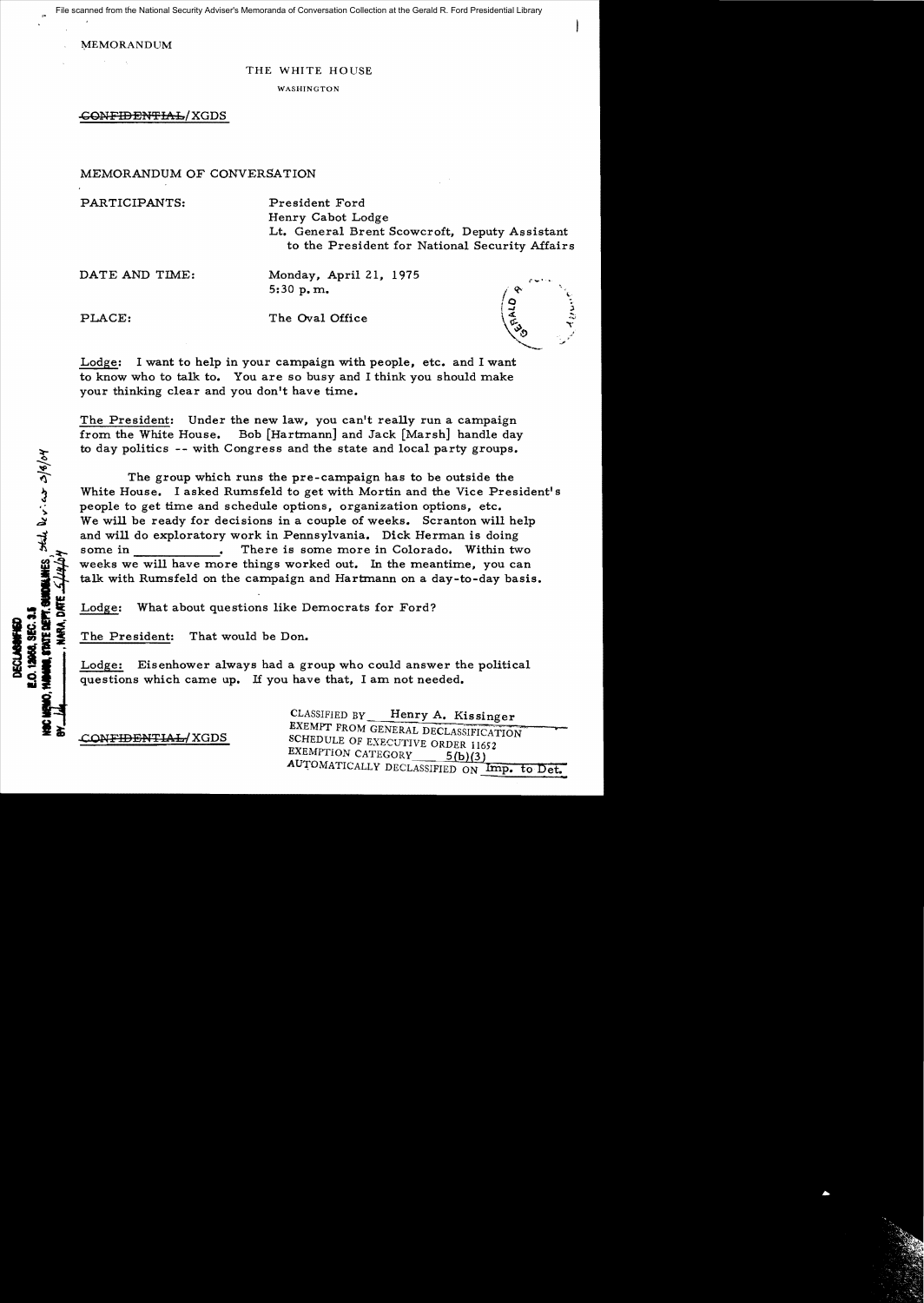## GONFIDENTIAL/XGDS 2

The President: We do need it, but outside the White House. Under the law and the current situation, it makes it impossible.

Lodge: My assessment of the situation is your actions come through well, but your interest in the consumer and the unemployed come through. As with Eisenhower, we could have meetings with the unemployed to get the word out without publicity.

The President: We do have image problems.

Lodge: You could discuss our good public service law with some labor people.

The last point: Your visiting Europe. Can you have an audience with the Pope? This would be a good time because it's not close to any elections.

The President: We will look into it.

Lodge: Nixon got more Catholic votes than Eisenhower. My role has not caused any flak at all. My title is lower case and I get no salary. I have a Chancery, though, and a charg'e. One thing you could do is make my envoy titled an Ambassador. The other would be to make it a full-time job.

The President: My only concern would be that with the present situation working so well, do we want to jeopardize it by changes which might make controversy?

Lodge: You might make soundings.

The President: Has the Pope given any indications?

Lodge: No. Cardinal Wright has indicated they would be pleased.

The President: We will check on it.

Lodge: Brent could call when you need an input for me. Thank you for continuing me on as an envoy. I promised to handle the nasty letters. There have been three in five years.



CONFIDENTIAL/XGDS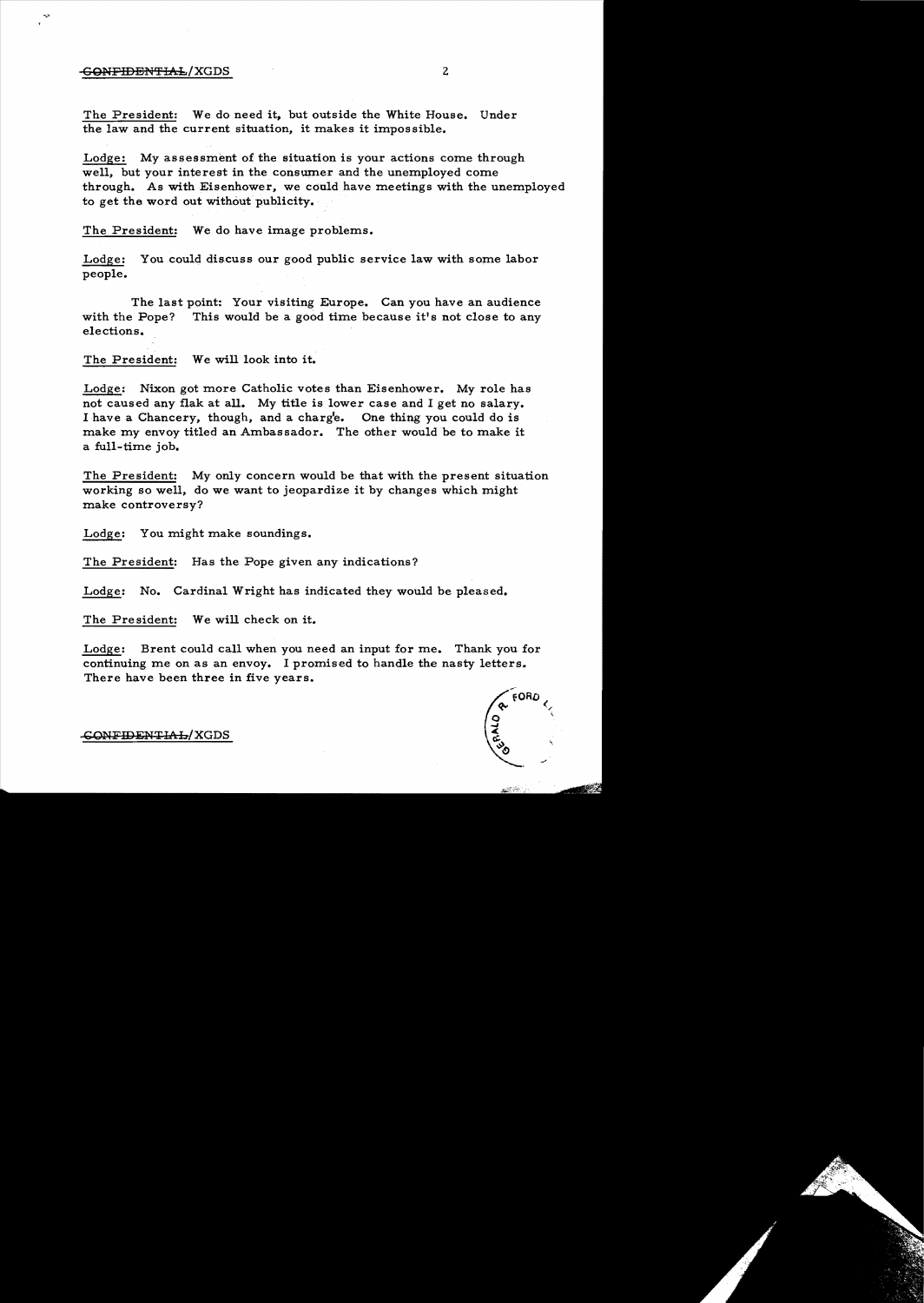## -CONFIDENTIAL/XGDS 3

The President: We will look into it.

That was a good meeting yesterday. They were very polite about their differences. Also the spread of ages and people from all parts of the States.

Lodge: Ed Brooke has really taken hold. He is head of the party in Massachusetts and he is taking it seriously.

The President: The reception in Lexington and Concord, despite the background, was warm and friendly. I don't know how you capitalize on that.

I would never expect McCormack to support me against a Democrat, but having him along gets a few good words for me.

GONFIDENTIAL/XGDS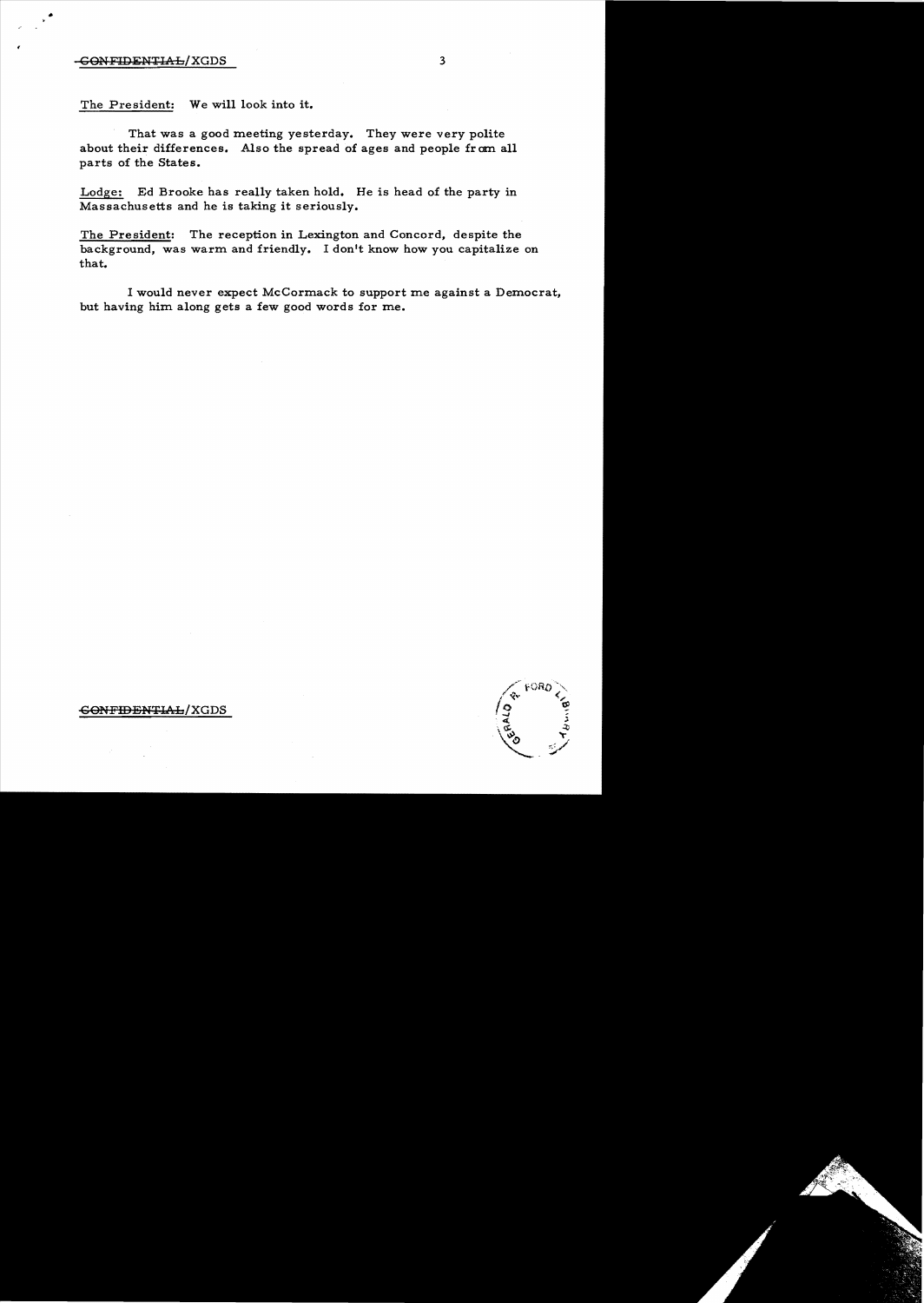/ P Harry Controdge  $5:30$ 21 gr 75 L I want to selp in your company w/ people, the XB want to during who & colh to. Junare so having and I think you should make your thinky clear + par dont home trois comme ent molt man on Congagn forme WN, Herhard corporal, Boby John homell day to day politics - by carry + c flats + local jarty qui por That gray which runs a fel company his to le article cat : dack Rum & get as/ Matin WP preple to get time shedule getwins, again oftwo petter we will be ready fordersion in compliatements. Scientist with the following X plantaguerre me la. Dick Hennandig <u> 1 moi sin - Sanne more ma Cal.</u> W/en i creeks ne vill have more thing on Companyon + Hartman on day To dy Litre Q like Denne par Fre P That would be for a from the who could moment He Chat, Instructed. Oie de need it, but ont rich with, under lower  $\ell$ concert art mates it in joselle L my assessment of c int i your action come than coll, but you notered in a consumer Re indreglazed can them a w/ the account true sourcing witty as Insurgigal & get E.O. 12068, SEC. 3.5 **NSC MEMO, 11/2400, STATE DEPT. CRADELAHES**, State loview 3/3/04  $\mathsf{BV}\_\mathsf{L}\mathsf{L}\mathsf{L}$  , nafia, date  $\mathscr{L}\mathscr{L}\mathscr{L}\mathscr{H}$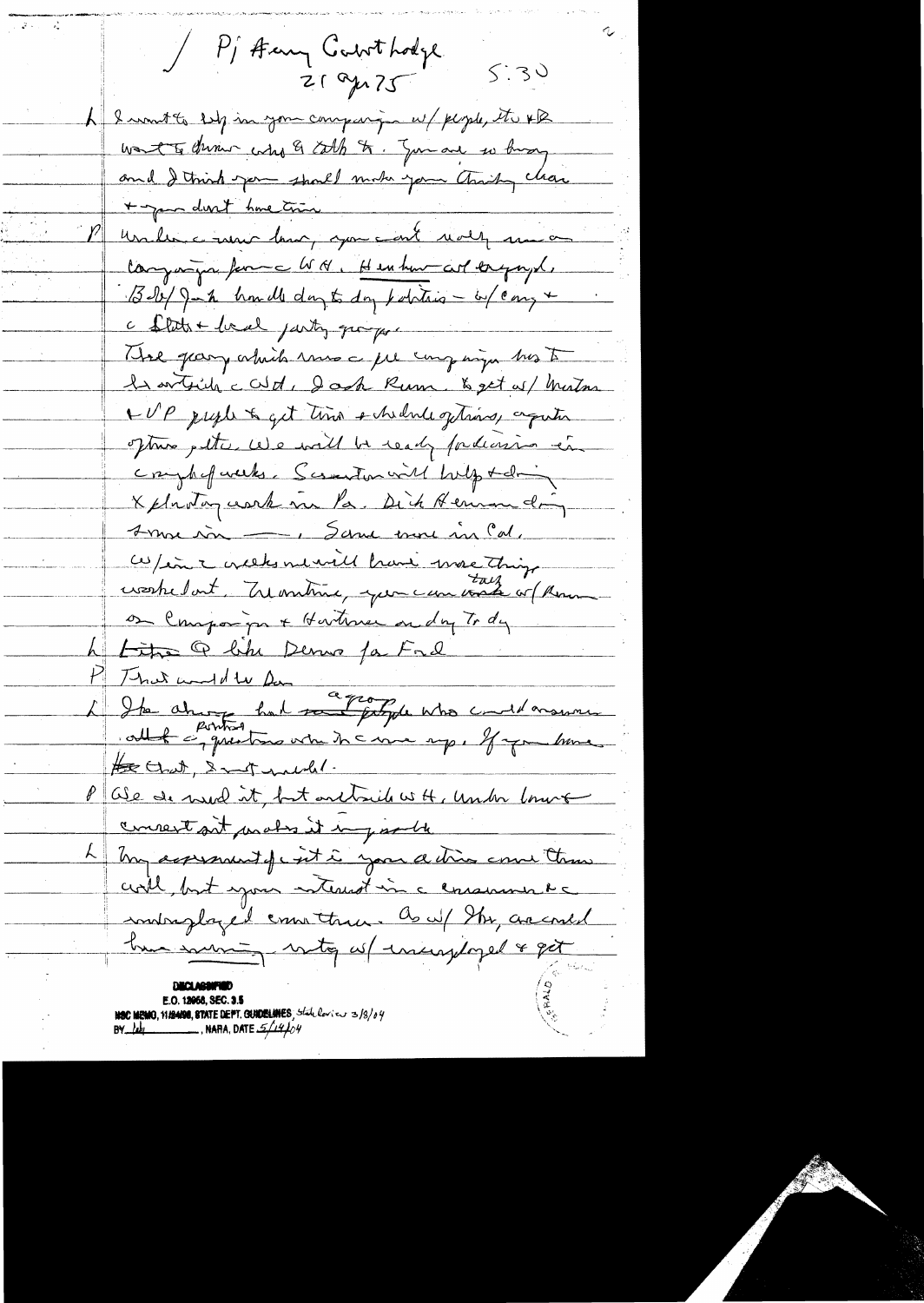created but the without portmally Laraveron - 1000 mois 1000.<br>Le Grand de mois 2000. Qui la village liver people. Anderna of = Pope. This be good time canse Te not donc à chetra, resignat took motion. 4 Union got more Coach with them the, my role has not caused any plack at all. To little is bruen Cose & jet no solar - I have chancery This is change. On thing you could do in motor My earn title on Andonsache, Other world he P En only concern comed be present out unabing so will, de me vont te programlige it My Changes which might more controving L'You muy tenote soundage 1 Hos Pope given any indication 4 No, Continua Wright has notwarted they could en plassed Pluse will change it. Le Bront could call when your need an injust for rais. Thank you for continuing me a offer. Invey. I promoved à franche à mont, letters. Mine That was a good noty fatindy. They were many points overt this dif - about spread of ages